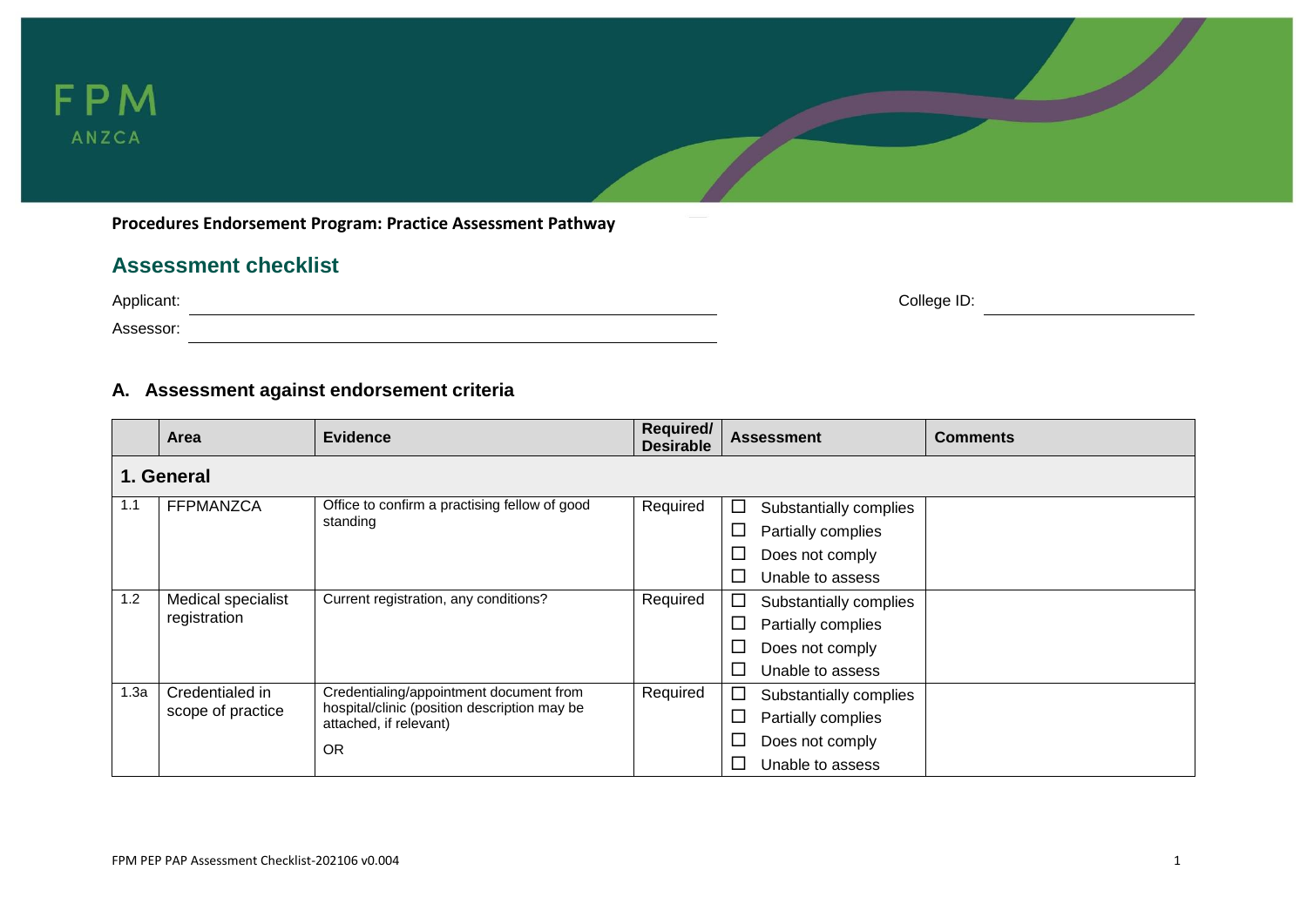### **Faculty of Pain Medicine**

#### **ANZCA**

| $\cdots$ | Area                          | <b>Evidence</b>                                                                              | Required/<br><b>Desirable</b> | <b>Assessment</b>                | <b>Comments</b> |
|----------|-------------------------------|----------------------------------------------------------------------------------------------|-------------------------------|----------------------------------|-----------------|
|          |                               | Statement from applicant signed by a hospital                                                |                               | □<br>Substantially complies      |                 |
|          |                               | director or equivalent.                                                                      |                               | $\Box$<br>Partially complies     |                 |
|          |                               |                                                                                              |                               | ப<br>Does not comply             |                 |
|          |                               |                                                                                              |                               | $\Box$<br>Unable to assess       |                 |
|          |                               | <b>MAC</b> letter                                                                            | Desirable                     | Substantially complies<br>$\Box$ |                 |
|          |                               |                                                                                              |                               | Partially complies<br>$\Box$     |                 |
|          |                               |                                                                                              |                               | $\Box$<br>Does not comply        |                 |
|          |                               |                                                                                              |                               | Unable to assess<br>$\Box$       |                 |
|          | 2. Competence                 |                                                                                              |                               |                                  |                 |
| 2.1      | Operates in a socio-          | Applicant describes how their practice fits the<br>socio-psycho-biomedical framework and how | Required                      | $\Box$<br>Substantially complies |                 |
|          | psycho-biomedical<br>paradigm | procedures fits into the framework.                                                          |                               | Partially complies<br>$\Box$     |                 |
|          |                               |                                                                                              |                               | $\Box$<br>Does not comply        |                 |
|          |                               |                                                                                              |                               | $\Box$<br>Unable to assess       |                 |
|          |                               | Multidisciplinary staff confirm their roles                                                  | Required                      | $\Box$<br>Substantially complies |                 |
|          |                               |                                                                                              |                               | $\Box$<br>Partially complies     |                 |
|          |                               |                                                                                              |                               | $\Box$<br>Does not comply        |                 |
|          |                               |                                                                                              |                               | $\Box$<br>Unable to assess       |                 |
|          |                               | Recent multisource feedback (MsF) including<br>feedback from referral network/allied         | Desirable                     | $\Box$<br>Substantially complies |                 |
|          |                               | health/nursing                                                                               |                               | $\Box$<br>Partially complies     |                 |
|          |                               |                                                                                              |                               | $\Box$<br>Does not comply        |                 |
|          |                               |                                                                                              |                               | $\Box$<br>Unable to assess       |                 |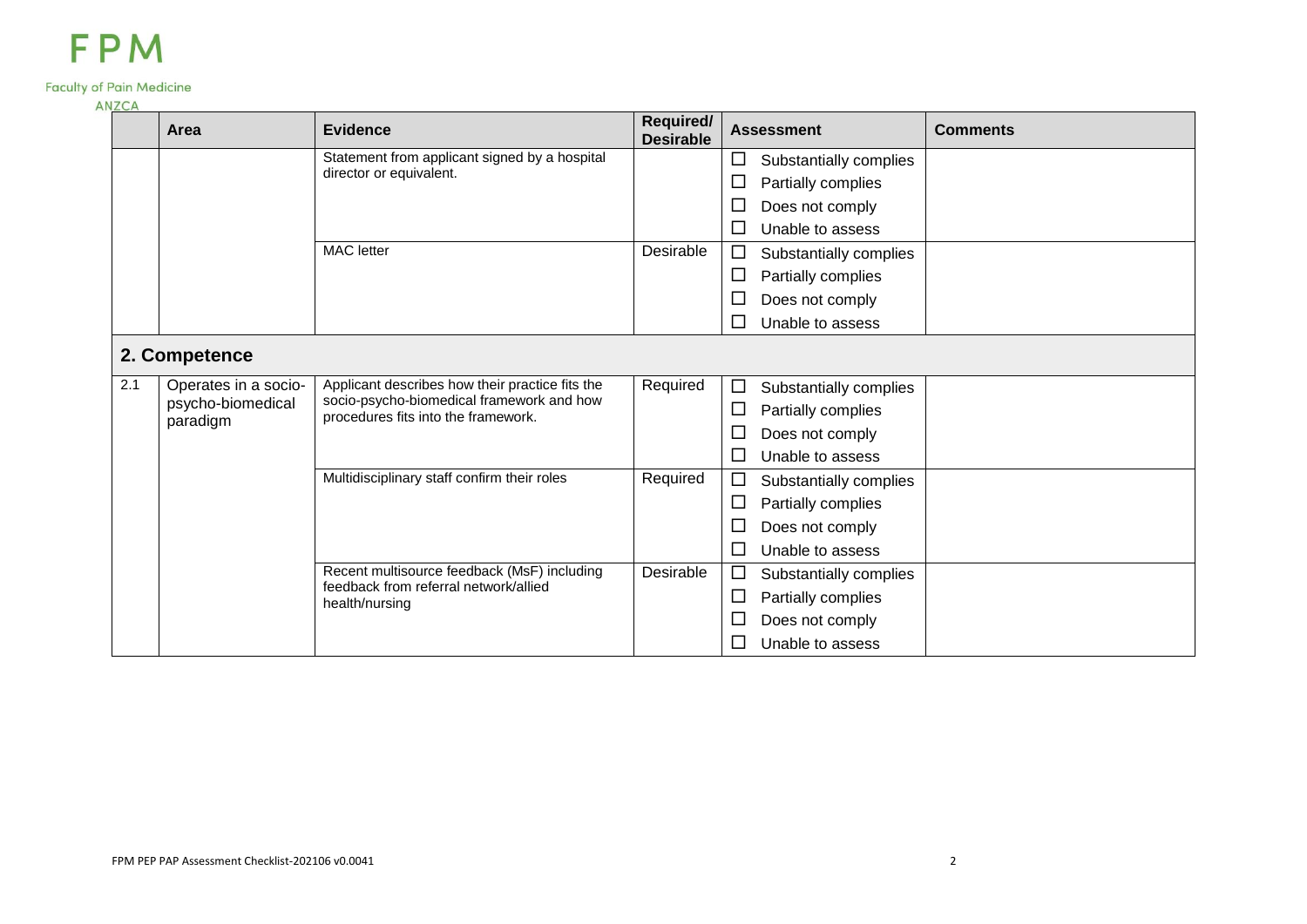#### **Faculty of Pain Medicine**

### **ANZCA Required/** Assessment **Comments Area Evidence Required/**  2.2a Clinical experience CV shows >3 years specialist pain medicine Required  $\Box$  Substantially complies practice consisting **at a minimum**: One theatre list per month, and One day /two sessions per week consulting in a pain unit that conducts procedures. May include procedural experience gained prior to becoming an FPM fellow. New Fellows are expected to have had their PDS training in pain procedures in an FPM

|                  |                                             | One theatre list per month, and<br>$\bullet$<br>One day /two sessions per week consulting<br>in a pain unit that conducts procedures.<br>May include procedural experience gained prior<br>to becoming an FPM fellow.<br>New Fellows are expected to have had their |          | ⊔<br>Does not comply<br>Unable to assess<br>⊔                                                                     |
|------------------|---------------------------------------------|---------------------------------------------------------------------------------------------------------------------------------------------------------------------------------------------------------------------------------------------------------------------|----------|-------------------------------------------------------------------------------------------------------------------|
|                  |                                             | PDS training in pain procedures in an FPM<br>accredited unit to have this period counted<br>towards endorsement.                                                                                                                                                    |          |                                                                                                                   |
| 2.2 <sub>b</sub> | <b>Volume of Practice</b><br>(VoP) /        | Estimate recent VoP, and provide evidence to<br>verify this estimate.                                                                                                                                                                                               | Required | □<br>Substantially complies<br>□<br>Partially complies                                                            |
|                  | Recency of practice<br>in those procedures  | Evidence may include:<br>Patient de-identified theatre lists<br>$\bullet$<br>Data report from hospital<br>Statement from practitioner + sign-off by unit<br>director                                                                                                |          | Does not comply<br>⊔<br>Unable to assess<br>ப                                                                     |
| 2.3              | <b>Clinical audit</b>                       | Evidence of at least one recent clinical audit on<br>procedures outcomes                                                                                                                                                                                            | Required | $\Box$<br>Substantially complies<br>Partially complies<br>⊔<br>⊔<br>Does not comply<br>Unable to assess<br>ΙI     |
| 2.4a             | CPD                                         | Recent CPD statement showing compliance                                                                                                                                                                                                                             | Required | $\Box$<br>Substantially complies<br>⊔<br>Partially complies<br>⊔<br>Does not comply<br>Unable to assess<br>□      |
| 2.4 <sub>b</sub> | Procedures-related<br><b>CPD</b> activities | Evidence of activities over the last 3 years listed<br>in the CPD portfolio                                                                                                                                                                                         | Required | Substantially complies<br>⊔<br>$\Box$<br>Partially complies<br>Does not comply<br>ப<br>$\Box$<br>Unable to assess |

 $\square$  Partially complies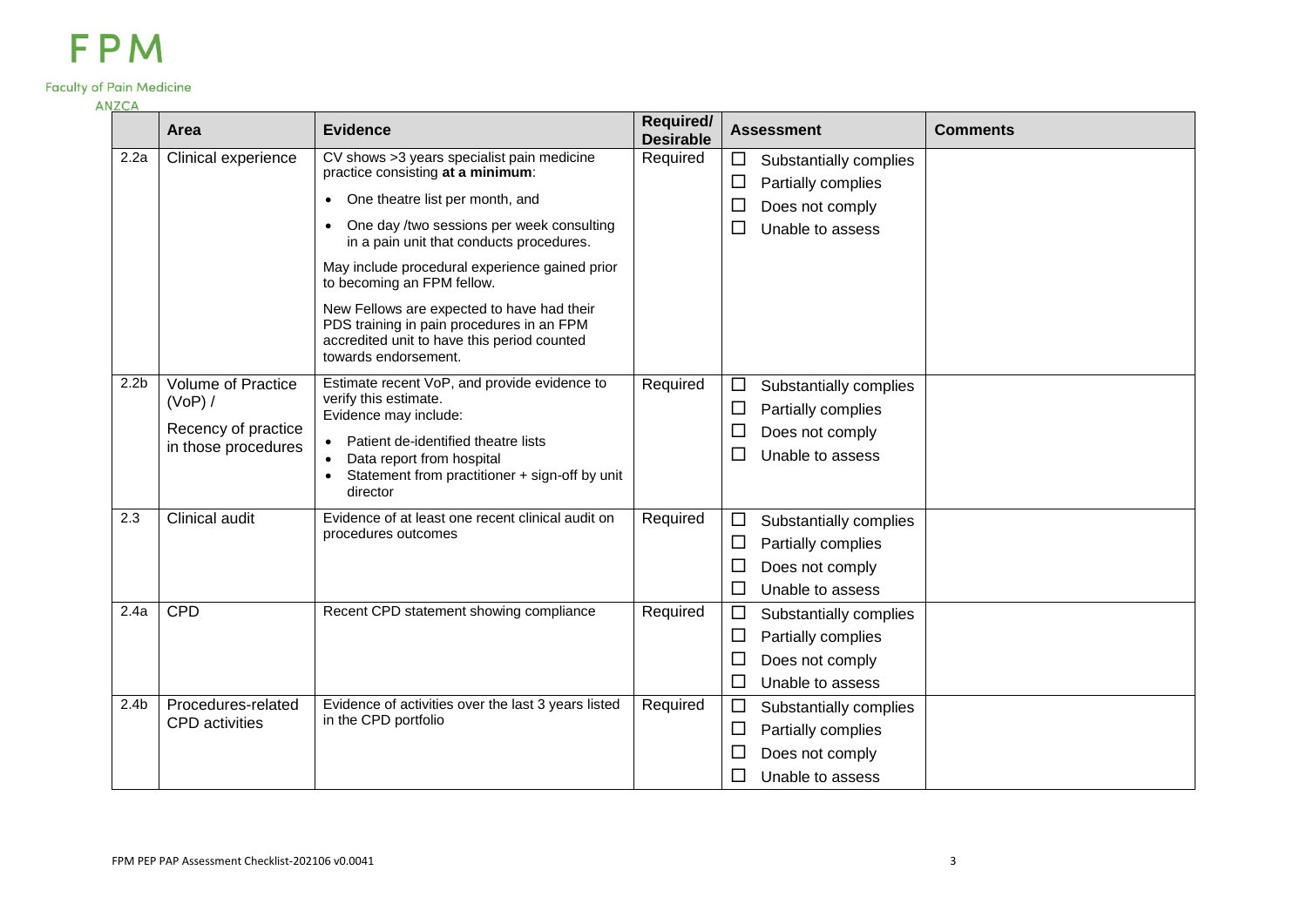### **Faculty of Pain Medicine**

#### **ANZCA**

|     | Area                                                                                         | <b>Evidence</b>                                                                                                                                                                                                                                                          | Required/<br><b>Desirable</b> | <b>Assessment</b>                                                                                                                          | <b>Comments</b> |
|-----|----------------------------------------------------------------------------------------------|--------------------------------------------------------------------------------------------------------------------------------------------------------------------------------------------------------------------------------------------------------------------------|-------------------------------|--------------------------------------------------------------------------------------------------------------------------------------------|-----------------|
|     |                                                                                              | Certificates of completion/ attendance other than<br>already uploaded to CPD portfolio                                                                                                                                                                                   | Desirable                     | Substantially complies<br>$\Box$<br>□<br>Partially complies<br>Does not comply<br>$\Box$                                                   |                 |
| 2.5 | Education &<br>research                                                                      | CV demonstrated experience in teaching<br>procedures or publication in relevant<br>publications                                                                                                                                                                          | Desirable                     | $\Box$<br>Unable to assess<br>□<br>Substantially complies<br>□<br>Partially complies<br>Does not comply<br>ப<br>$\Box$<br>Unable to assess |                 |
| 2.6 | Legal and ethics                                                                             | Self-assessment as per relevant CCS-related<br>statements<br>Informed consent and substitute decision-<br>making<br>Patient safety and related regulatory<br>requirements<br>Health information privacy and confidentiality<br>$\bullet$<br>Open disclosure<br>$\bullet$ | Required                      | □<br>Substantially complies<br>Partially complies<br>□<br>Does not comply<br>ட<br>Unable to assess<br>$\Box$                               |                 |
| 2.7 | Affiliation with<br>professional groups<br>and/or academic<br>institutions other<br>than FPM | Membership/ affiliation certificates<br>multidisciplinary societies aligned with a<br>$\bullet$<br>sociopsychobiomedical framework<br>groups focussing on procedures in pain<br>medicine practice, education and research                                                | Desirable                     | Substantially complies<br>□<br>Partially complies<br>⊔<br>Does not comply<br>ட<br>Unable to assess<br>$\Box$                               |                 |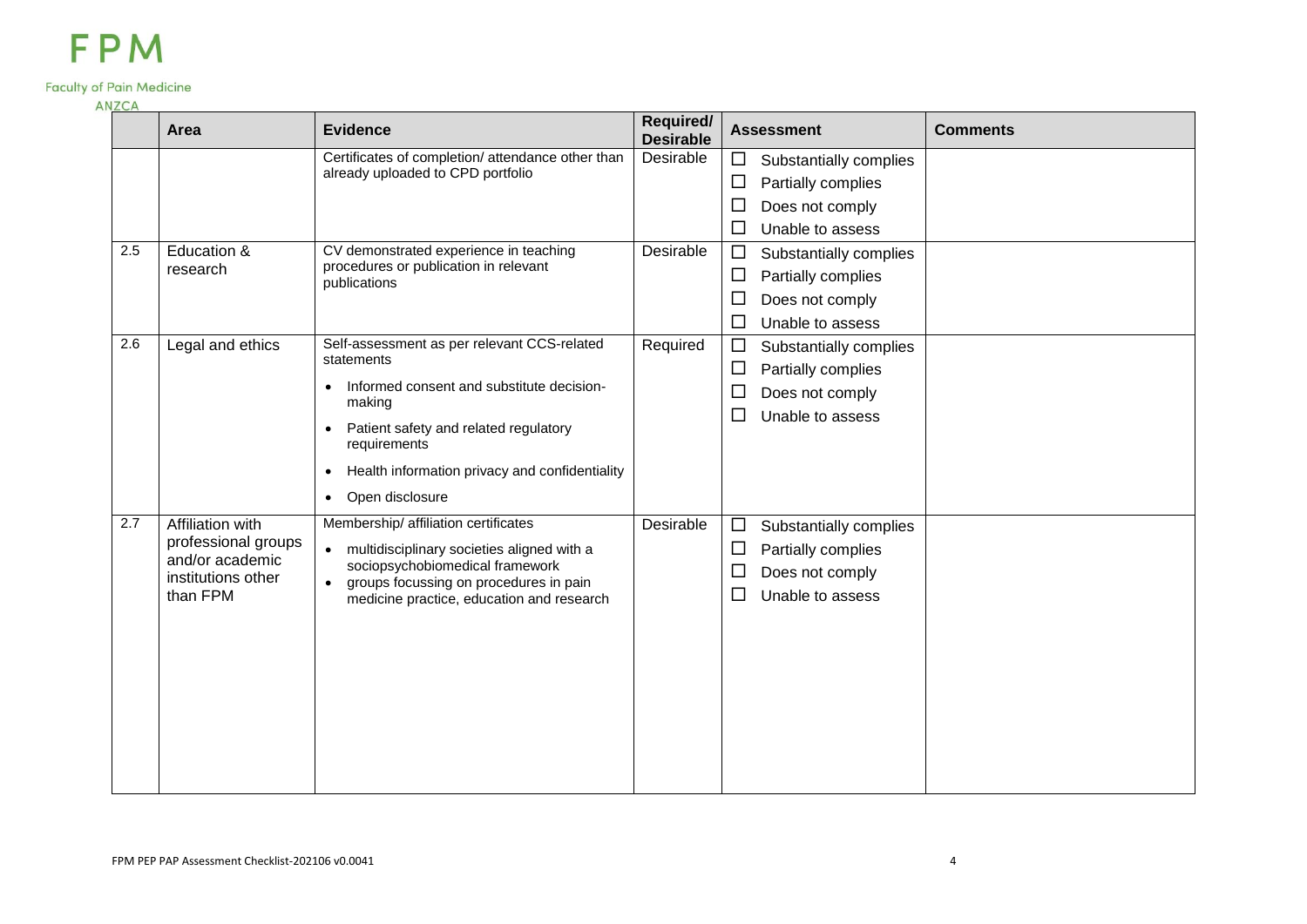### **Faculty of Pain Medicine**

**ANZCA** 

| ANZCA |                                   |                                                                                                                                                                                                                                                                                                                                                                                                                                                                     |                               |                                                                                                         |                 |
|-------|-----------------------------------|---------------------------------------------------------------------------------------------------------------------------------------------------------------------------------------------------------------------------------------------------------------------------------------------------------------------------------------------------------------------------------------------------------------------------------------------------------------------|-------------------------------|---------------------------------------------------------------------------------------------------------|-----------------|
|       | Area                              | <b>Evidence</b>                                                                                                                                                                                                                                                                                                                                                                                                                                                     | Required/<br><b>Desirable</b> | <b>Assessment</b>                                                                                       | <b>Comments</b> |
|       | 3. Adherence to CCS               |                                                                                                                                                                                                                                                                                                                                                                                                                                                                     |                               |                                                                                                         |                 |
| 3.1   | Triage and clinical<br>assessment | All Pain Medicine Procedures are<br>$\bullet$<br>considered in the context of a socio-psycho-<br>biomedical framework<br>For each patient a comprehensive<br>$\bullet$<br>assessment is made considering risks and<br>benefits to ensure the pain procedure is<br>appropriate and risks are mitigated<br>Appropriate referral management systems<br>$\bullet$<br>are in place for patients                                                                          | Required                      | $\Box$<br>Substantially complies<br>$\Box$<br>Partially complies<br>Does not comply<br>Unable to assess |                 |
| 3.2   | Patient preparation               | Information is provided to patients covering<br>risks, benefits, aftercare, costs, reasonable<br>alternatives<br>Written informed consent is obtained from<br>the patient (or their responsible decision-<br>maker where relevant) prior to each pain<br>procedure<br>Pre-procedure planning is completed for<br>$\bullet$<br>each procedure - including modality of<br>sedation (if applicable), medication<br>management, fasting (as per national<br>guidelines) | Required                      | $\Box$<br>Substantially complies<br>$\Box$<br>Partially complies<br>Does not comply<br>Unable to assess |                 |
| 3.3   | Safe and sufficient<br>facilities | Relevant certification for the jurisdiction<br>$\bullet$<br>Pain procedures are conducted in facilities<br>$\bullet$<br>that comply with minimum national<br>regulatory standards including appropriate<br>staffing, monitoring, post-procedural care<br>systems, lighting, infection control, radiation<br>safety, IT and communication systems<br>Facilities must have appropriate equipment,<br>staff, staff training, resuscitation systems                     | Required                      | $\Box$<br>Substantially complies<br>Partially complies<br>∟<br>Does not comply<br>Unable to assess      |                 |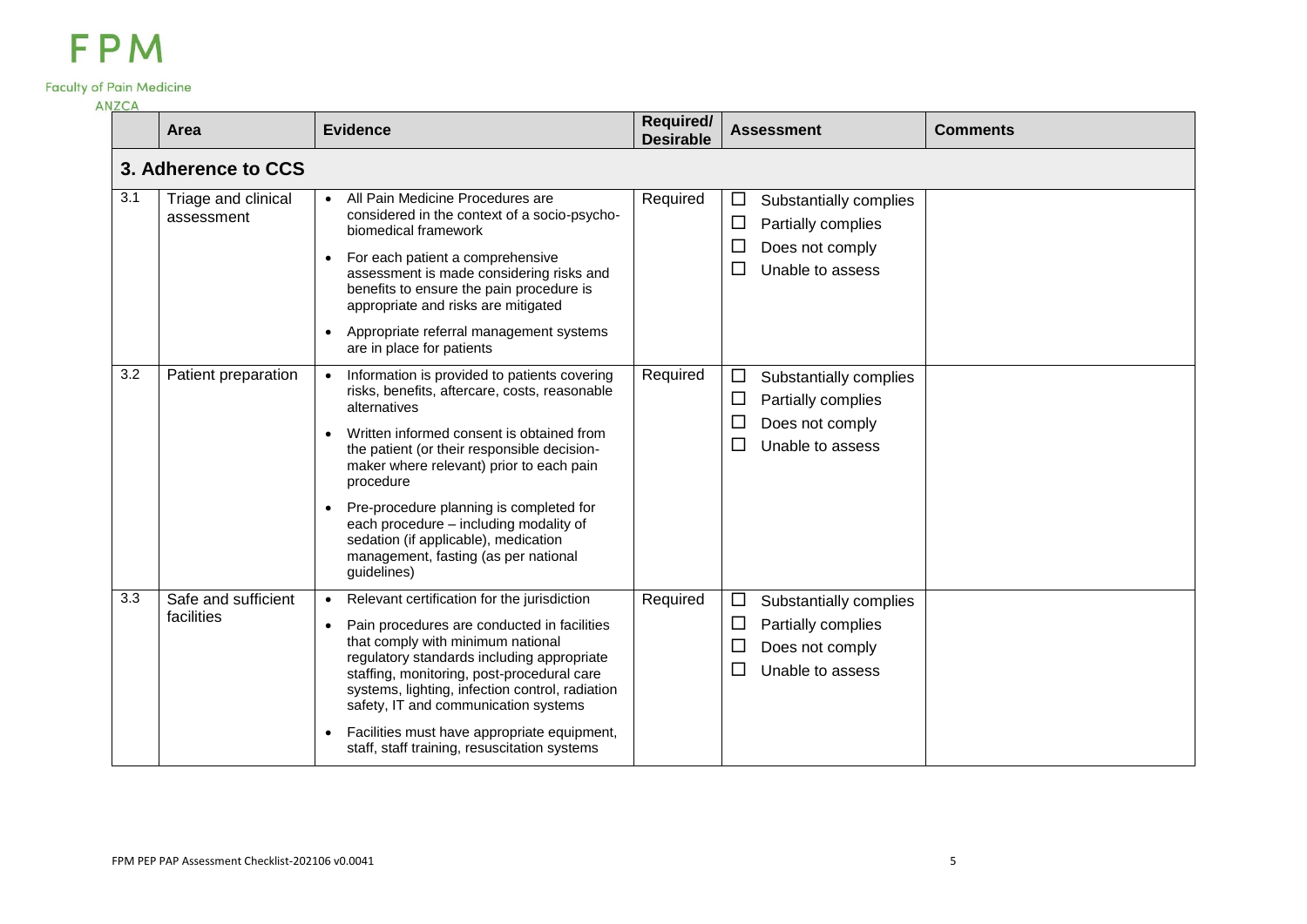### **Faculty of Pain Medicine**

| 117567 | Area                              | <b>Evidence</b>                                                                                                                                                                                                                                                                                                                                                                                                                                                                                                                       | Required/<br><b>Desirable</b> | <b>Assessment</b>                                                                                            | <b>Comments</b> |
|--------|-----------------------------------|---------------------------------------------------------------------------------------------------------------------------------------------------------------------------------------------------------------------------------------------------------------------------------------------------------------------------------------------------------------------------------------------------------------------------------------------------------------------------------------------------------------------------------------|-------------------------------|--------------------------------------------------------------------------------------------------------------|-----------------|
| 3.4    | Sedation and<br>anaesthesia       | Consideration is given to the advantages<br>$\bullet$<br>and disadvantages of using monitored<br>sedation or anaesthesia in the context of<br>each pain procedure<br>All procedures under sedation or<br>$\bullet$<br>anaesthesia are conducted in accordance<br>with the relevant ANZCA standards of<br>clinical care                                                                                                                                                                                                                | Required                      | ⊔<br>Substantially complies<br>Partially complies<br>$\Box$<br>Does not comply<br>$\Box$<br>Unable to assess |                 |
| 3.5    | Imaging equipment<br>and practice | Radiation safety training and licence<br>$\bullet$<br>All procedures using image guidance are<br>$\bullet$<br>conducted in accordance with the relevant<br>safety standards of the institution and<br><b>RANZCR</b><br>Proceduralists are proficient in utilisation of<br>$\bullet$<br>radiology equipment and understand and<br>adhere to safety recommendations for<br>themselves, patients and staff<br>All necessary radiation safety equipment is<br>$\bullet$<br>available, of acceptable quality and meets<br>safety standards | Required                      | $\Box$<br>Substantially complies<br>Partially complies<br>$\Box$<br>Does not comply<br>Unable to assess      |                 |
| 3.6    | Proceduralist                     | The proceduralist has appropriate training<br>and experience in the range of procedures<br>for which they seek endorsement<br>The proceduralist is actively involved in<br>$\bullet$<br>continuing medical education relevant to<br>their procedural practice<br>The proceduralist engages in peer-review<br>$\bullet$<br>and morbidity and mortality review of their<br>procedural practice                                                                                                                                          | Required                      | $\Box$<br>Substantially complies<br>Partially complies<br>ப<br>Does not comply<br>Unable to assess           |                 |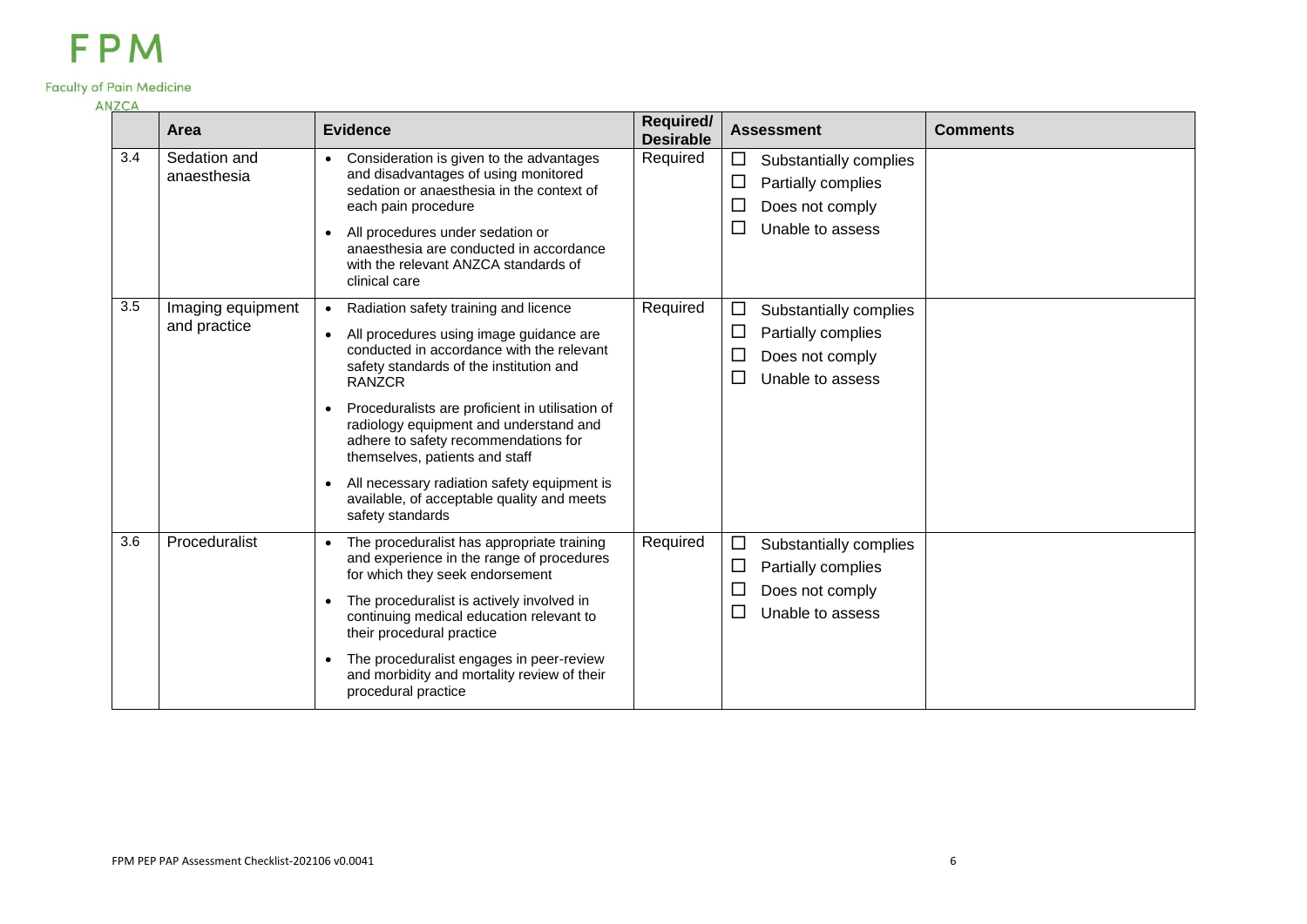#### **Faculty of Pain Medicine**

| <b>ANZCA</b>     |                                    |                                                                                                                                                                                                                                                                                                                                                                                                                                                                                                                                                                                                                                         |                               |                                                                                                                        |                 |
|------------------|------------------------------------|-----------------------------------------------------------------------------------------------------------------------------------------------------------------------------------------------------------------------------------------------------------------------------------------------------------------------------------------------------------------------------------------------------------------------------------------------------------------------------------------------------------------------------------------------------------------------------------------------------------------------------------------|-------------------------------|------------------------------------------------------------------------------------------------------------------------|-----------------|
|                  | Area                               | <b>Evidence</b>                                                                                                                                                                                                                                                                                                                                                                                                                                                                                                                                                                                                                         | Required/<br><b>Desirable</b> | <b>Assessment</b>                                                                                                      | <b>Comments</b> |
| 3.7              | Procedural<br>performance          | Procedures are performed to a standard as<br>$\bullet$<br>determined by best available evidence<br>The proceduralist can explain variations of<br>$\bullet$<br>technique that are acceptable in clinical<br>practice, and can explain regulatory<br>processes for exploring novel techniques or<br>technologies in human research.<br>If adverse events occur during the procedure<br>$\bullet$<br>or recovery, patient is informed of the nature<br>of the incident, its consequences,<br>implications and management.                                                                                                                 | Required                      | Substantially complies<br>⊔<br>Partially complies<br>Does not comply<br>Unable to assess<br>$\Box$                     |                 |
| 3.8              | Documentation and<br>communication | The proceduralist can demonstrate<br>$\bullet$<br>appropriate, accurate and timely<br>documentation, and timely correspondence<br>to relevant stakeholders<br>Procedure documentation accurately records<br>$\bullet$<br>information including - patient<br>demographics, time, location, procedure<br>type, technique, equipment, use of sedation,<br>image guidance, medication including<br>dosage, adverse events, planned follow up,<br>discharge or post procedural instructions<br>Patients and carers are given an explanation<br>on how patient information is collected, used<br>and disclosed, and the safeguards that apply | Required                      | Substantially complies<br>$\Box$<br>Partially complies<br>$\Box$<br>Does not comply<br>$\Box$<br>Unable to assess<br>ப |                 |
| $\overline{3.9}$ | Outcome<br>assessment              | Real-time recording of symptoms (pain) and<br>$\bullet$<br>function is recorded by the patient following<br>diagnostic pain procedures<br>Patient-reported multidimensional outcome<br>$\bullet$<br>measures are completed at appropriate<br>intervals for therapeutic pain procedures<br>All outcomes are documented and<br>$\bullet$<br>communicated to referrers and other<br>relevant stake holders                                                                                                                                                                                                                                 | Required                      | Substantially complies<br>$\Box$<br>Partially complies<br>$\Box$<br>Does not comply<br>$\Box$<br>Unable to assess<br>⊔ |                 |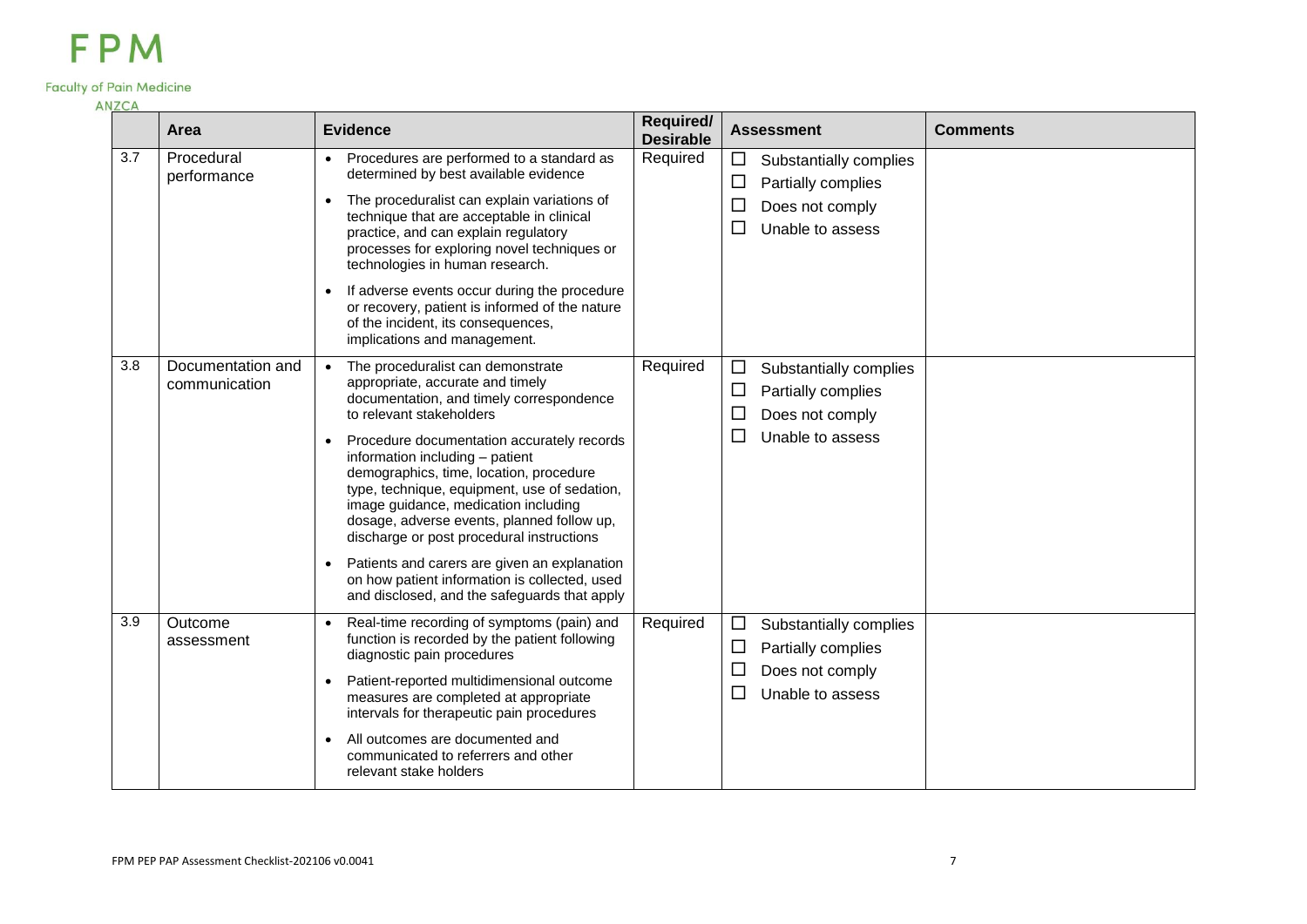### **Faculty of Pain Medicine**

| <b>IN ZUA</b> | <b>Area</b>     | <b>Evidence</b>                                                                                                      | Required/<br><b>Desirable</b> | <b>Assessment</b>           | <b>Comments</b> |
|---------------|-----------------|----------------------------------------------------------------------------------------------------------------------|-------------------------------|-----------------------------|-----------------|
| 3.10          | Post procedural | Processes for post procedural care are<br>standardised and appropriate to ensure                                     | Required                      | □<br>Substantially complies |                 |
|               | care            | patient safety and to rapidly identify                                                                               |                               | Partially complies          |                 |
|               |                 | complications                                                                                                        |                               | Does not comply             |                 |
|               |                 | Effective management systems are<br>established to manage any foreseeable<br>complications following pain procedures |                               | Unable to assess            |                 |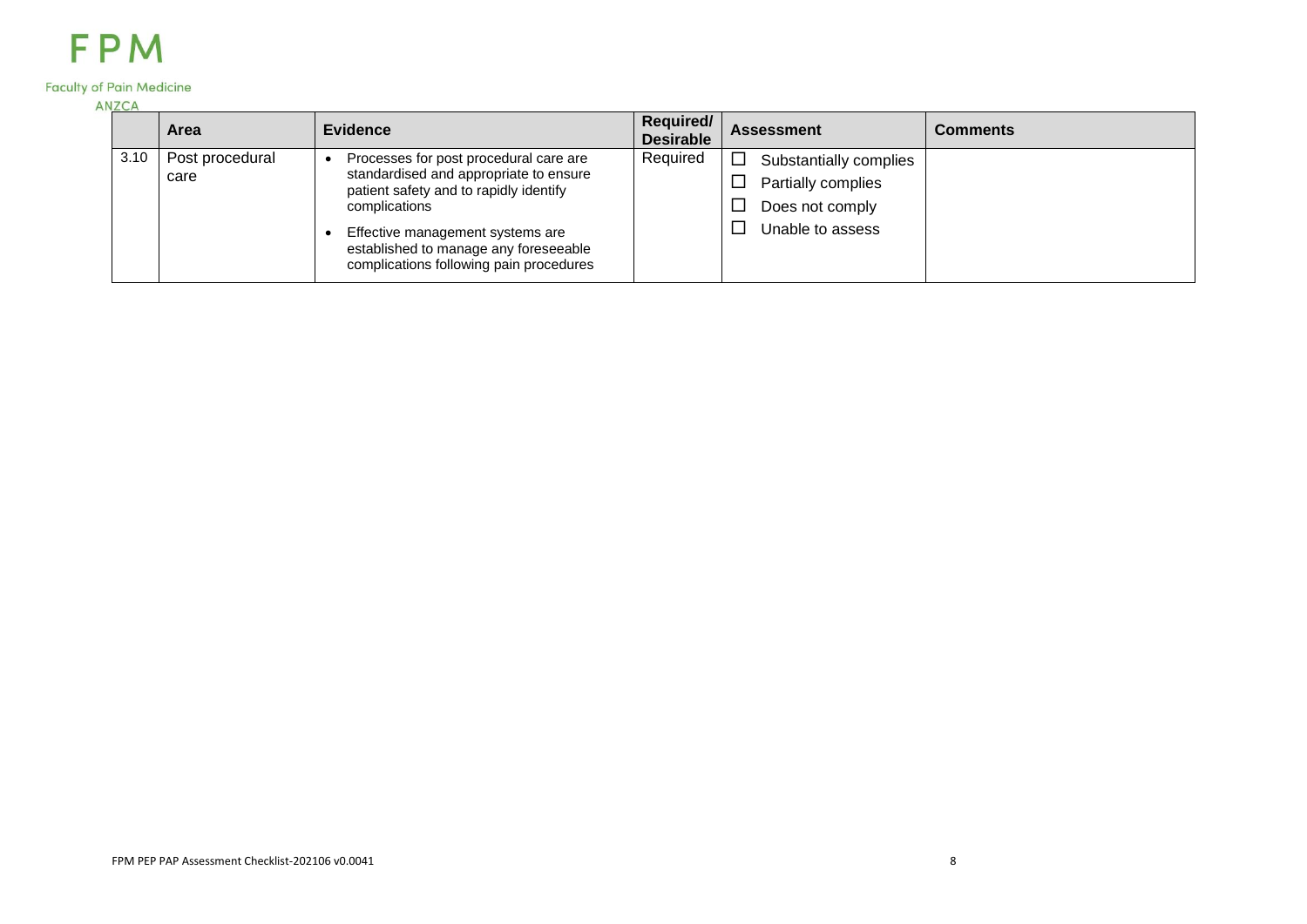

### **Faculty of Pain Medicine**

**ANZCA** 

### **B. Referee check**

Referees contacted: □ Yes □ No

| Referee name | Date of contact | <b>Comments</b> |
|--------------|-----------------|-----------------|
|              |                 |                 |
|              |                 |                 |
|              |                 |                 |
|              |                 |                 |
|              |                 |                 |

### **C. Summary notes**

| General comments |  |
|------------------|--|
|                  |  |
|                  |  |
| Strengths        |  |
|                  |  |
|                  |  |
|                  |  |
| Key deficiencies |  |
|                  |  |
|                  |  |
|                  |  |